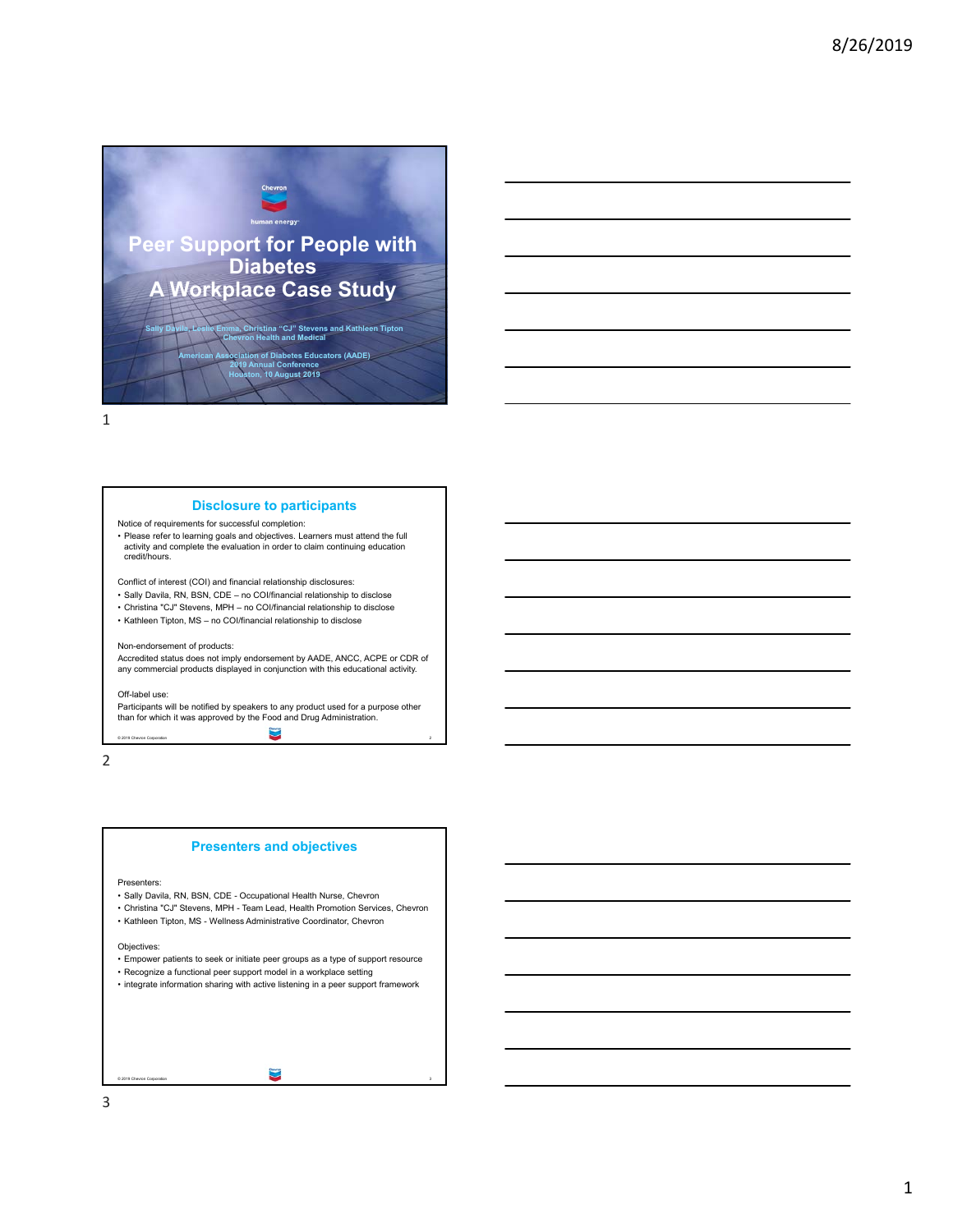

Chevron Corporation is one of the world's leading integrated energy companies. We: • Explore for, produce and transport crude oil and natural gas • Refine, market and distribute transportation fuels and lubricants • Manufacture and sell petrochemicals and additives

- Generate power; and
- Develop and deploy technologies that enhance business value in every aspect of the company's operations.

| • Chevron invests in programs aimed at improving health to unlock         |
|---------------------------------------------------------------------------|
| potential progress and prosperity in the communities where we operate.    |
| . When public health issues put employee productivity and community well- |
| being at risk, it is a business issue that demands action.                |
|                                                                           |
|                                                                           |

© 2019 Chevron Corporation 4

*Source: https://www.chevron.com/-/media/shared-media/documents/2017-corporate-responsibility-report.pdf*



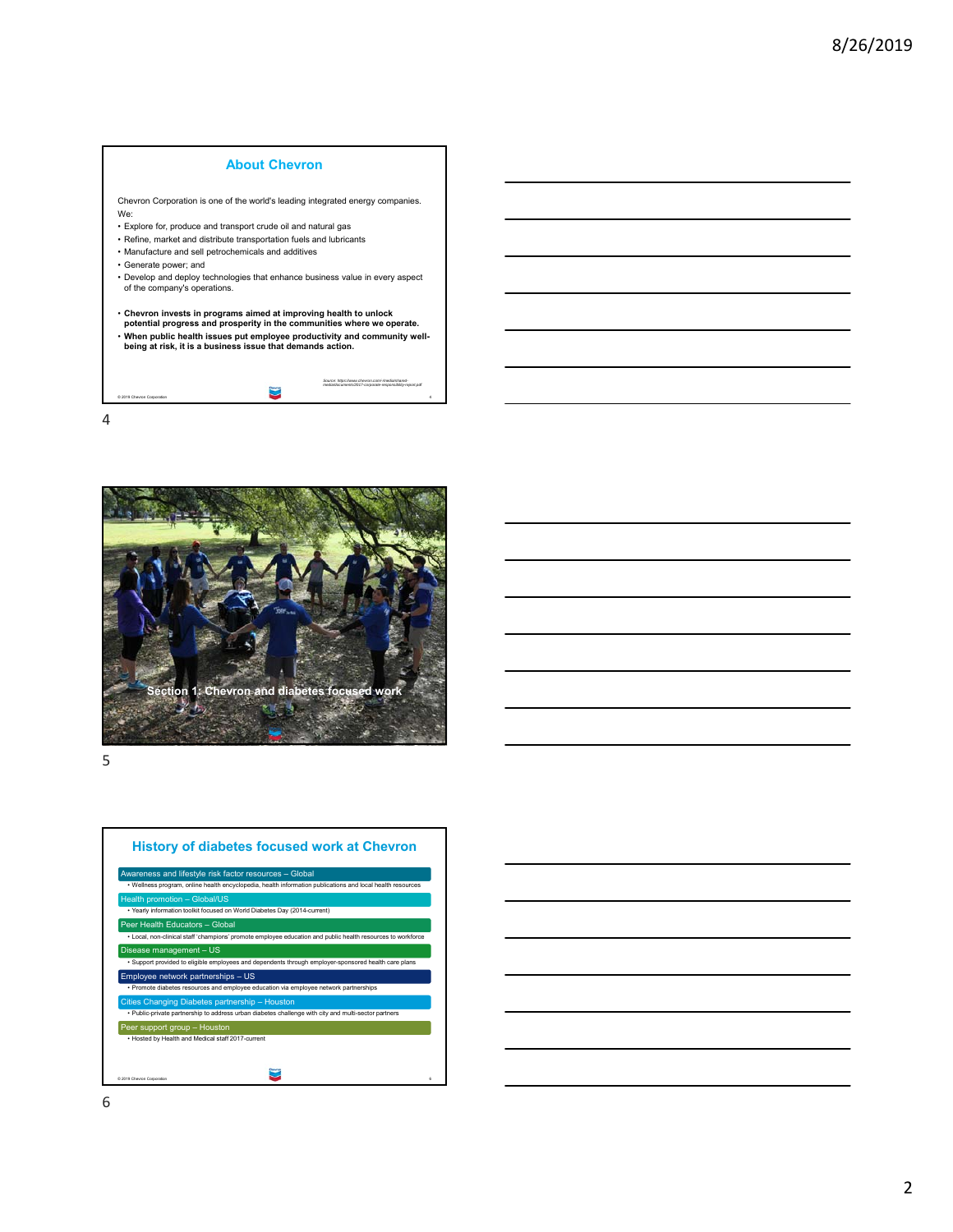



8



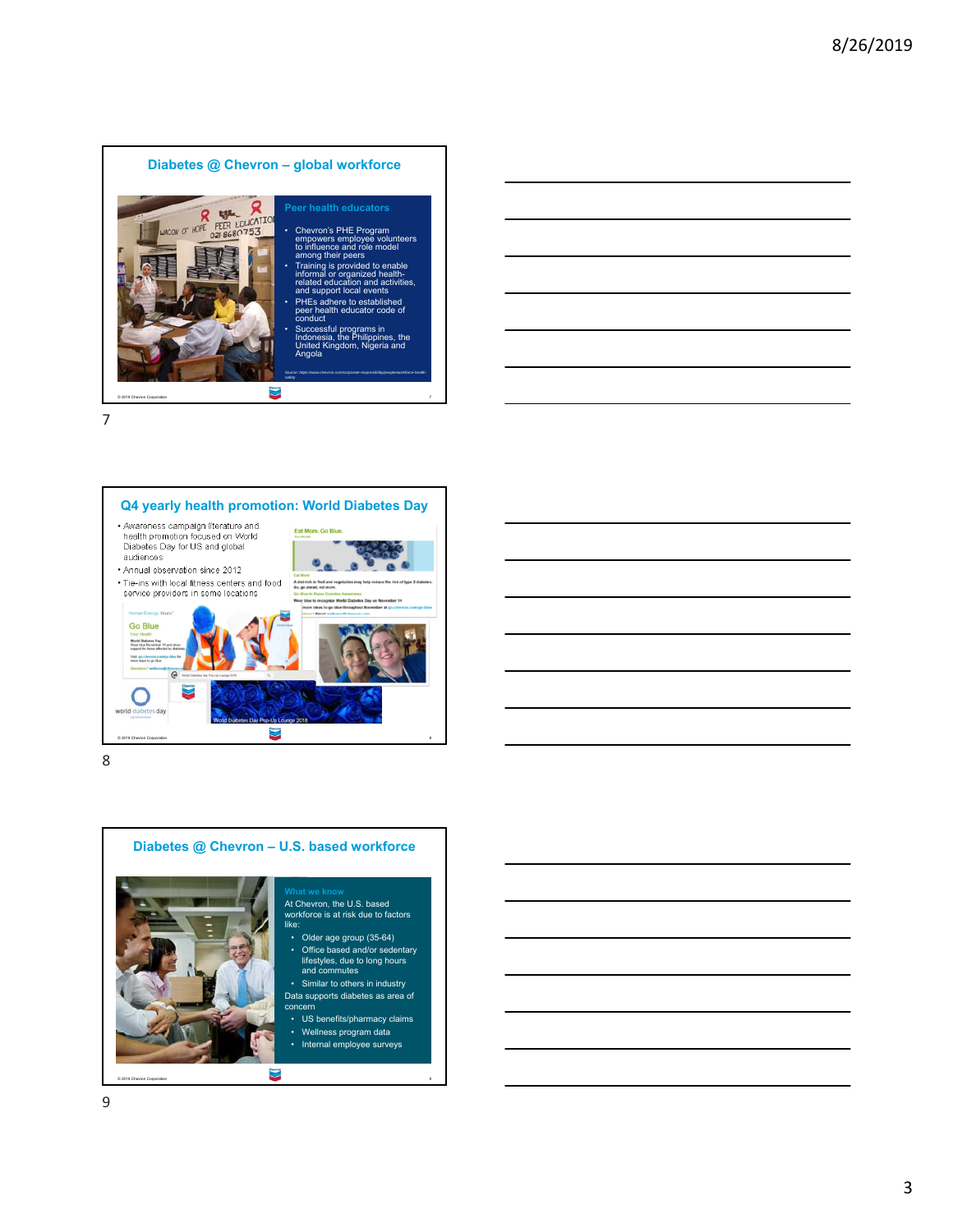







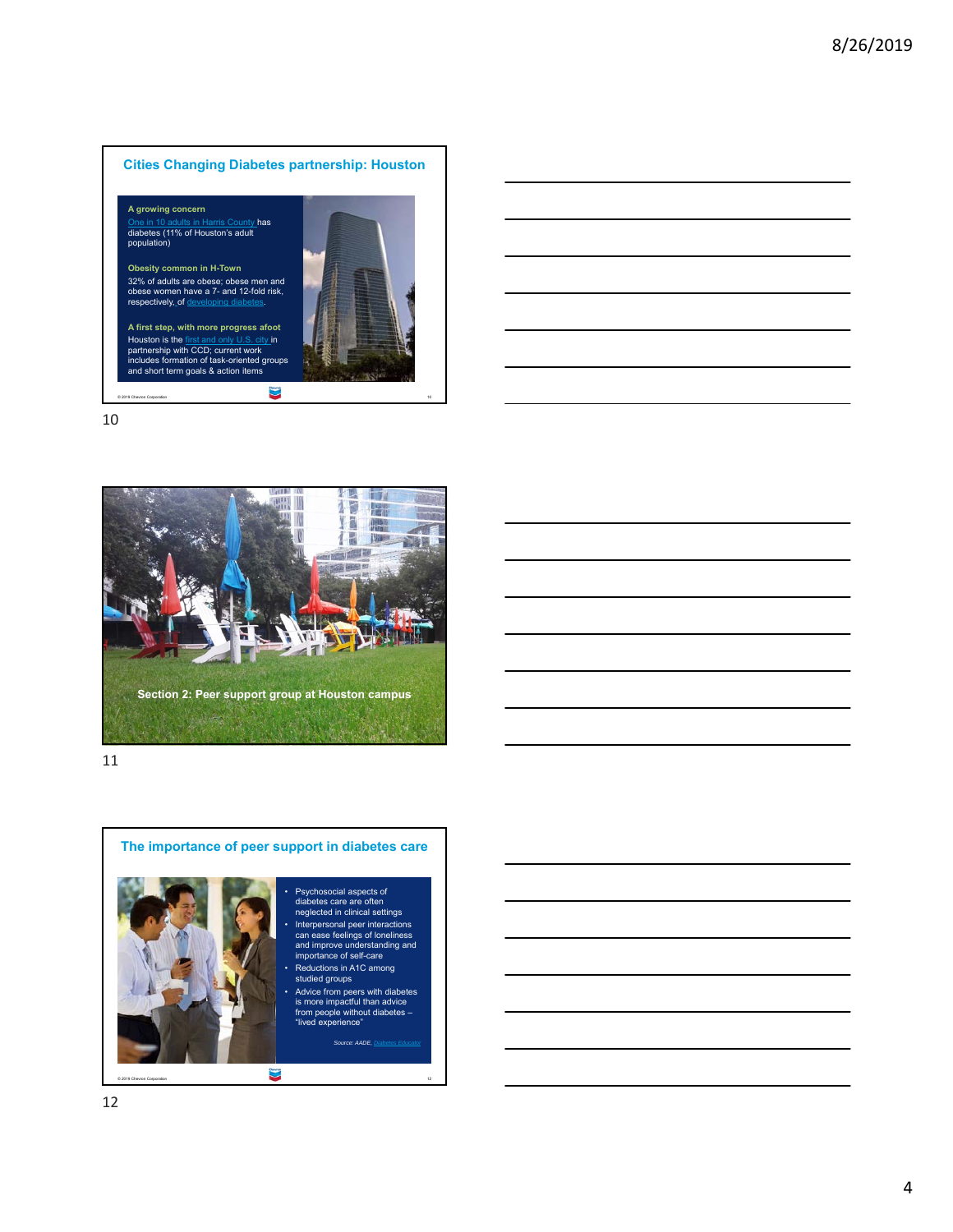

# **Diabetes peer support group – Houston**



- Patient/physician relationships
- Blood glucose meters/testing
- Handling diabetes management tasks while at work and traveling
- Medication management usually nonspecific and redirected to person's doctor/care provider
- How to access and utilize health benefits (for eligible employees)
- Nutrition and meal planning
- Physical activity
- Support from and for loved ones

© 2019 Chevron Corporation 14

14

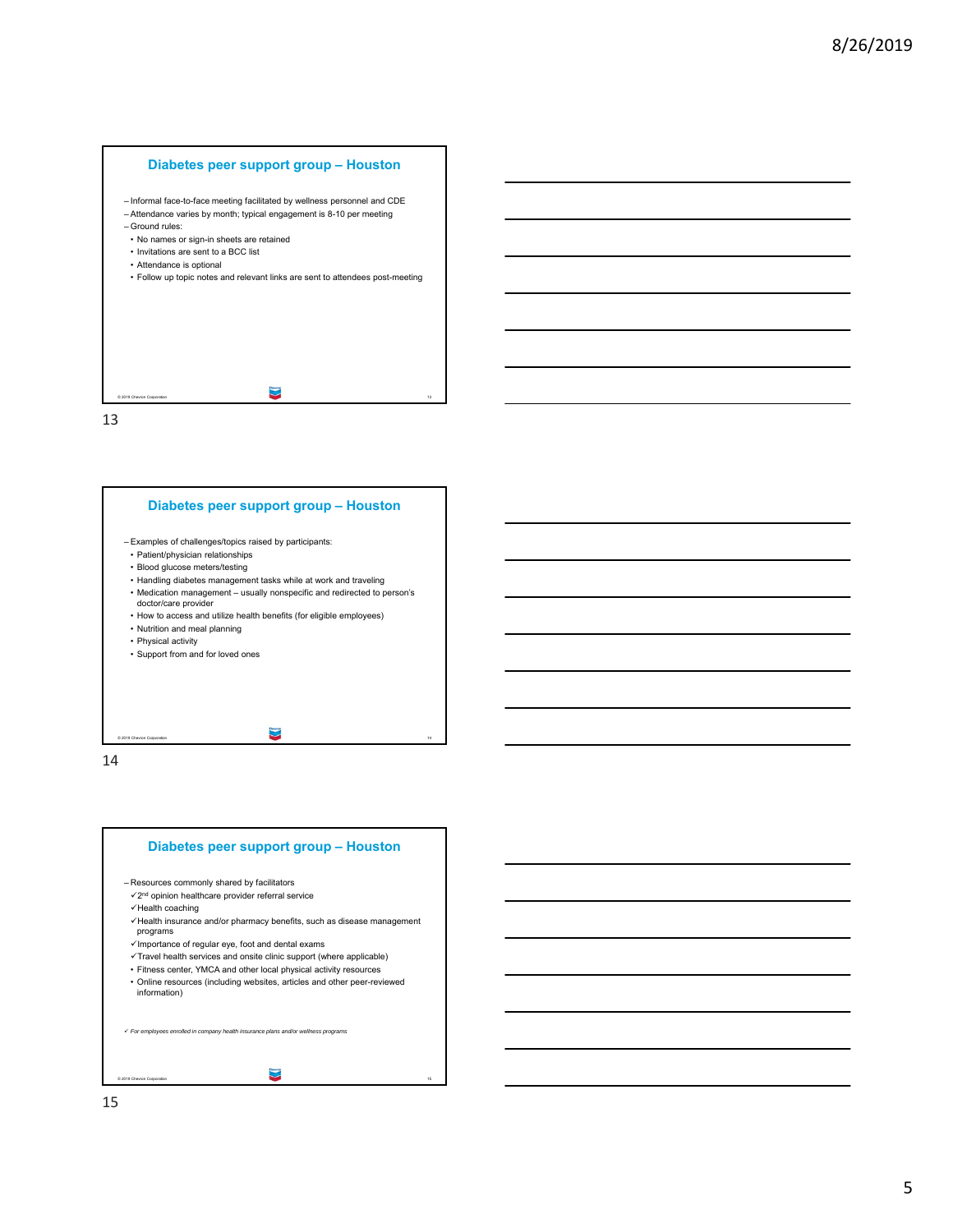



© 2019 Chevron Corporation 17

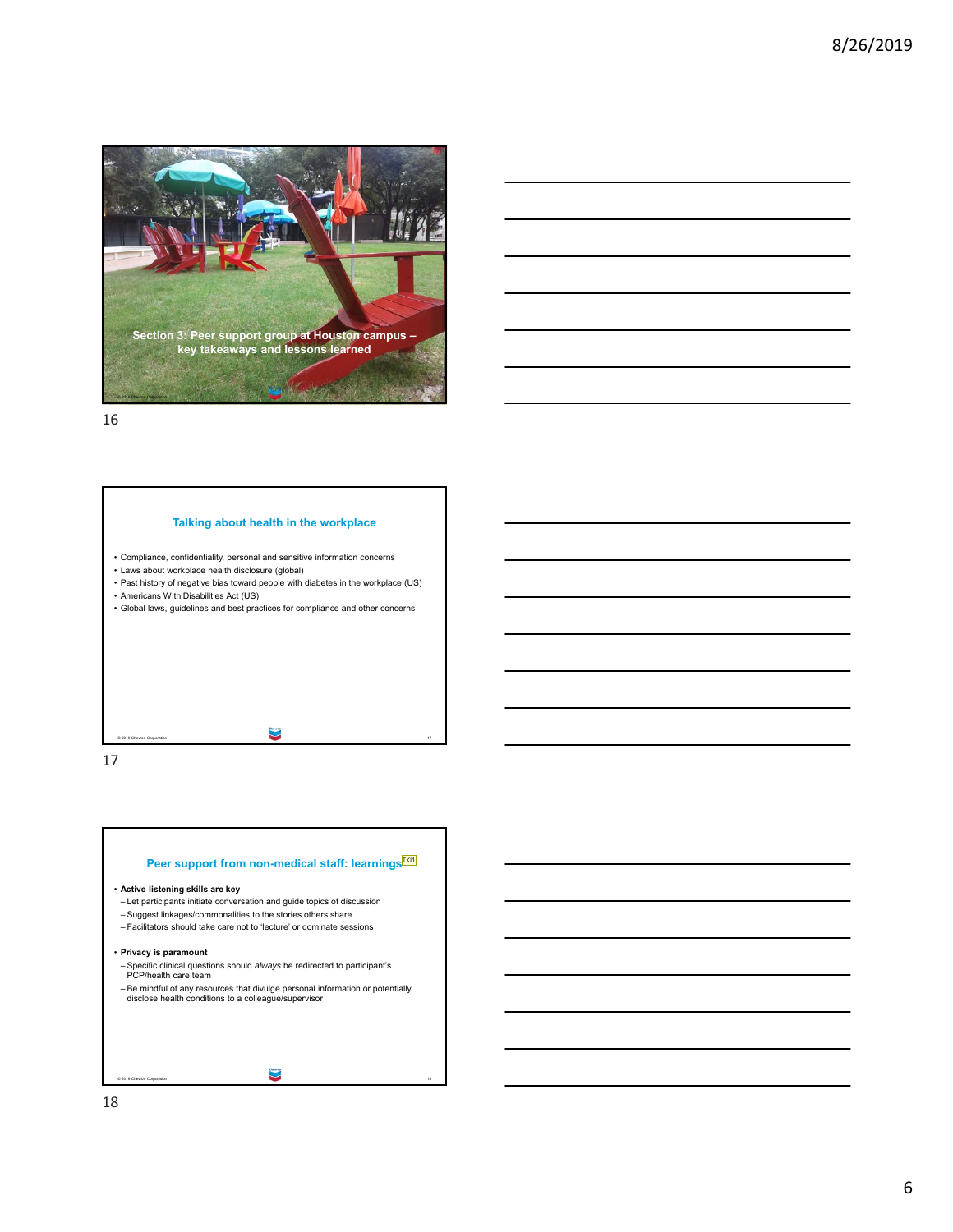**TKI1** Room for Sally and CJ to add their bullets - edit as needed Tipton, Kathleen I., 1/15/2019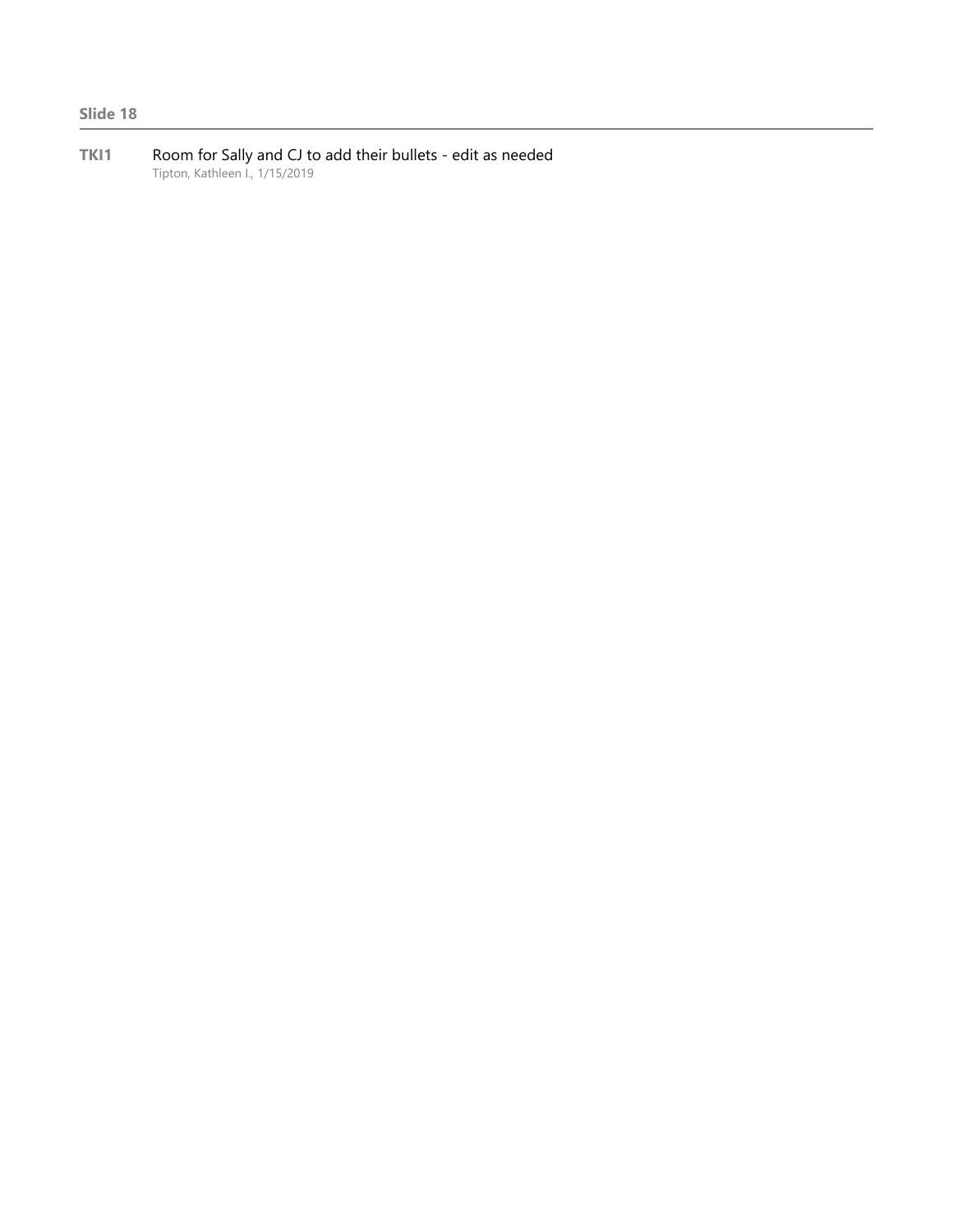